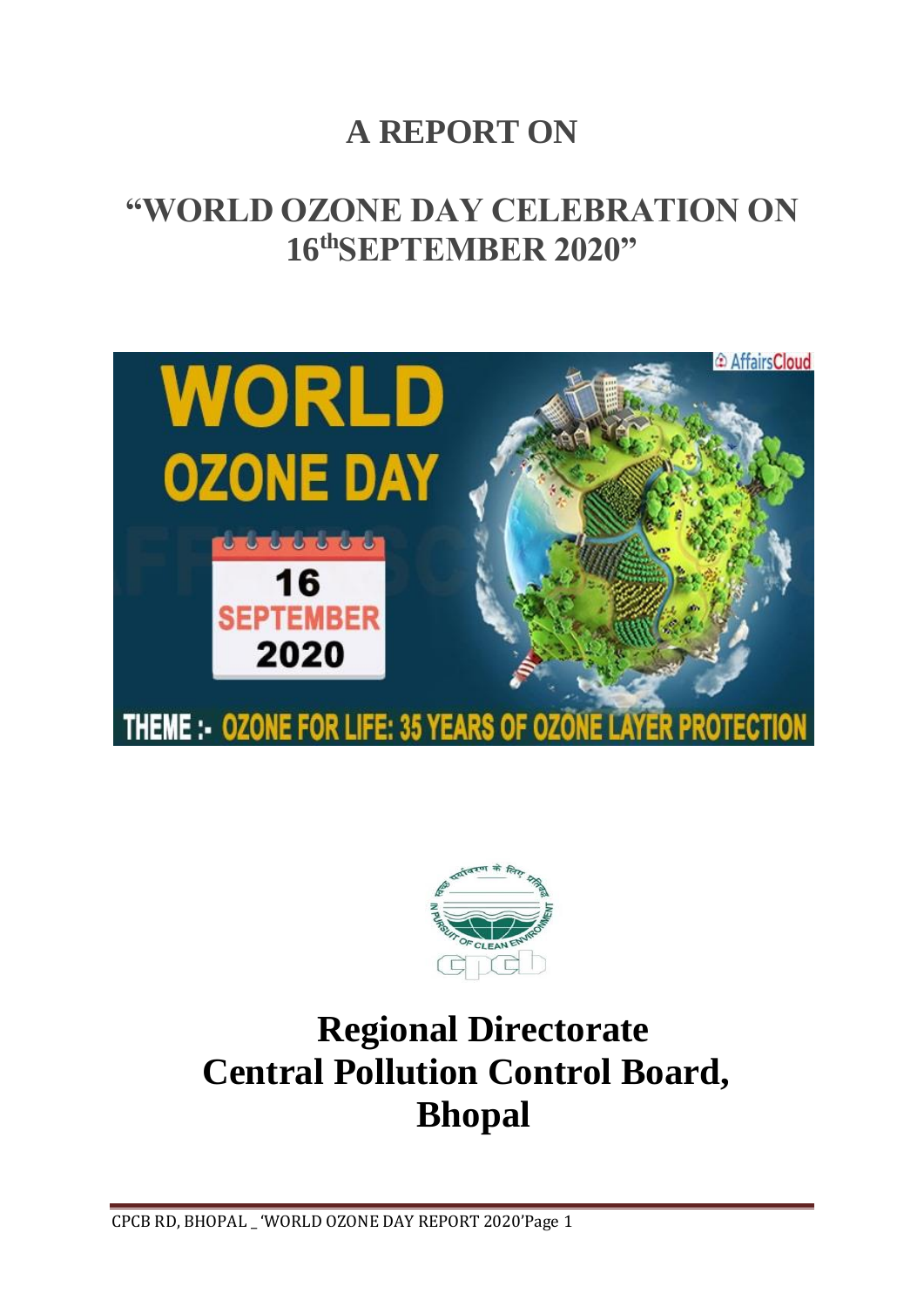The ozone layer, a fragile shield of gas, protects the Earth from the harmful portion of the rays of the sun, thus helping preserve life on the planet. The phase out of controlled uses of ozone depleting substances and the related reductions have not only helped protect the ozone layer for this and future generations, but have also contributed significantly to global efforts to address climate change; furthermore, it has protected human health and ecosystems by limiting the harmful ultraviolet radiation from reaching the Earth. The ultraviolet radiation or UV rays emitted by the sun have the potential to cause skin cancer and cataract. These harmful rays also cause significant damage not only to humans but also to plant and marine life. Hence, the ozone layer acts as a protective shield against all such harmful radiations from the sun.

A number of commonly used chemicals have been found to be extremely damaging to the ozone layer. Halocarbons are chemicals in which one or more carbon atoms are linked to one or more halogen atoms (fluorine, chlorine, bromine or iodine). Halocarbons containing bromine usually have much higher ozone-depleting potential (ODP) than those containing chlorine. The manmade chemicals that have provided most of the chlorine and bromine for ozone depletion are methyl bromide, methyl chloroform, carbon tetrachloride and families of chemicals known as halons, chlorofluorocarbons (CFCs) and hydrochlorofluorocarbons (HCFCs).



- One of the important ways to protect ozone layer is to avoid using harmful gases like CFCs chlorofluorocarbons (CFCs), halogenated hydrocarbon, methyl bromide and nitrous oxide in various processes.
- The second option is to minimise the use of personal vehicles like cars that releases carbon monoxide and nitrogen oxides and resort to public transport thereby saving financial resources and the environment.
- Another way to save the ozone layer is to properly maintain your air conditioners. If ACs are not properly maintained, there are high chances that CFC gas is released into the atmosphere.
- People should also avoid using cosmetics, hair sprays, room fresheners as these products release Chlorofluorocarbons (CFCs).
- Several greenhouse gases are produced during the manufacturing of chemical fertilisers. Hence, we should avoid the use of fertilisers in agriculture and replace them with organic ones.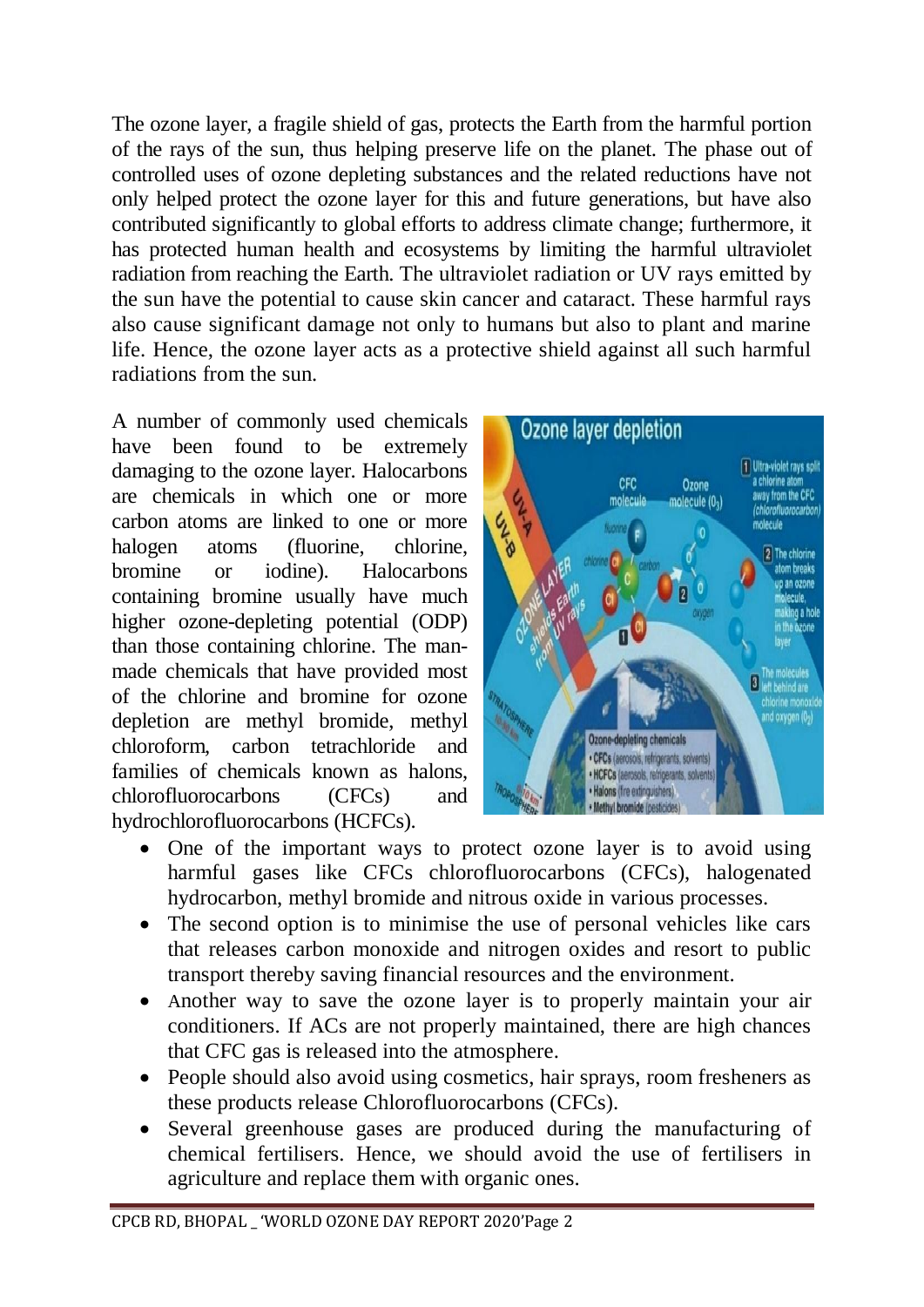World Ozone Day will be celebrated on 16<sup>th</sup>September every year to mark the achievements made in protection of ozone layer. This year, we celebrate 35 years of the Vienna Convention and [35 years of global ozone layer protection.](https://ozone.unep.org/ozone-day/ozone-life-35-years-ozone-layer-protection) In this year of the COVID-19 pandemic that has brought such social and economic hardship, the ozone treaties' message of working together in harmony and for the collective good is more important than ever. The slogan of the day, 'Ozone for life', reminds us that not only is ozone crucial for life on Earth, but that we must continue to protect the ozone layer for future generations for that we must give more focus on creating awareness among the public on ozone layer depleting substances etc.

### **World Ozone Day Celebration at Regional Directorate, Central Pollution Control Board, Bhopal:**

With reference to head Office letter dated 14.9.2020 the world ozone day was celebrated during  $16<sup>th</sup> \& 17<sup>th</sup>$  September 2020 in the office of the Regional Directorate, Central Pollution Control Board, Bhopal.

On occasion of World Ozone Day on 16thSeptember, 2020, Lectures and Environmental Awareness Quiz on **Ozone layer depletion** were organised on the digital platform on Google Meet App by Sh Sachin Kumar Sahu Senior Research Fellow.

First Lecture was delivered by Dr. Ranu C Verma, 'Scientist B' on the topic **"The Ozone Depleting Substances (Regulations and Control) Rules, 2000 and its amendments"**. She explained all the points mentioned in this Rules viz.

- Regulation of production and consumption of ozone depleting substances prohibition on export or import from countries.
- Ozone depleting substances are to be exported or imported from countries specified in schedule-VI under a licence.

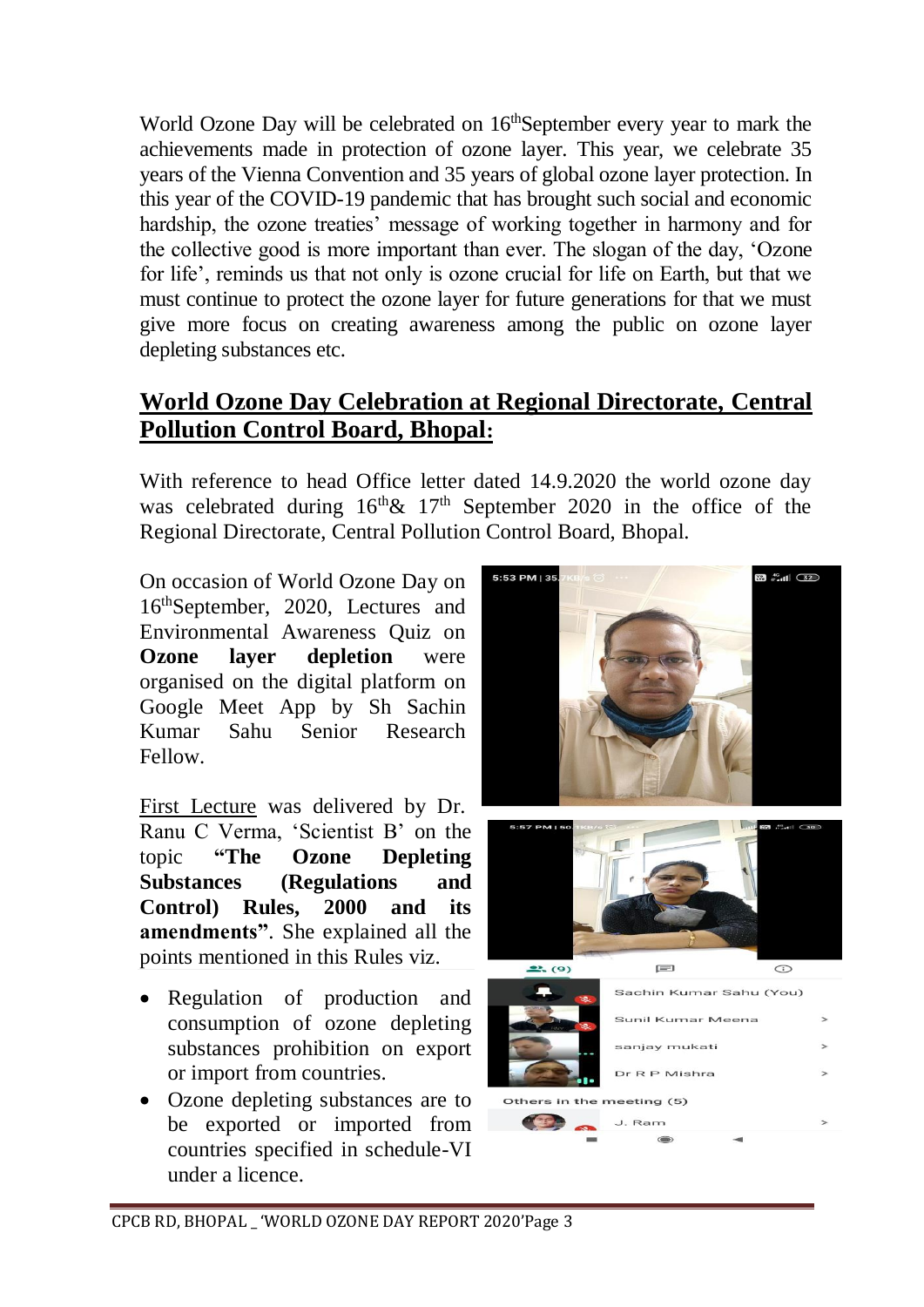- Regulation of the sale of ozone depleting substances.
- Regulation on the purchase of ozone depleting substances.
- Regulation on the use of ozone depleting substance.
- Prohibition on new investment with ozone depleting substances.
- Regulation of import, export and sale of products made with or containing ozone depleting substances.
- Regulation on reclamation and destruction of ozone depleting substances.
- Regulation on manufacture, import and export of compressors.
- Procedure for registration, cancellation or registration and appeal against such orders.
- Monitoring and reporting requirements.
- Exemption.

Second Lecture was delivered by Sh. S.K.Mukati, Senior Scientific Assistant on the topic "**Guidelines for sampling and analysis for ozone in ambient air (Chemical Method)**".

He illustrated the principle of the method used for the determination of oxidizing substances in the atmosphere i.e. microamounts of ozone and the oxidants liberate iodine when absorbed in a 1% solution of potassium iodine buffered at  $pH-6.8 + 0.2$ . The iodine is determined spectrophotometrically by measuring the absorption of tri-iodide ion at 352 nm.

The stoichiometry is approximated by the following reaction:





## $\overrightarrow{O_3}$  + 3 KI + H<sub>2</sub> $\overrightarrow{O_2}$  + XI<sub>3</sub> + 2 KOH +  $\overrightarrow{O_2}$

The lectures were finally concluded by summary speech delivered by Sh. P Jagan, Regional Director

Dr. R.P. Mishra, 'Scientist-D' delivered vote of thanks to all the participants and the officials on *occasion of the world Ozone Day.*